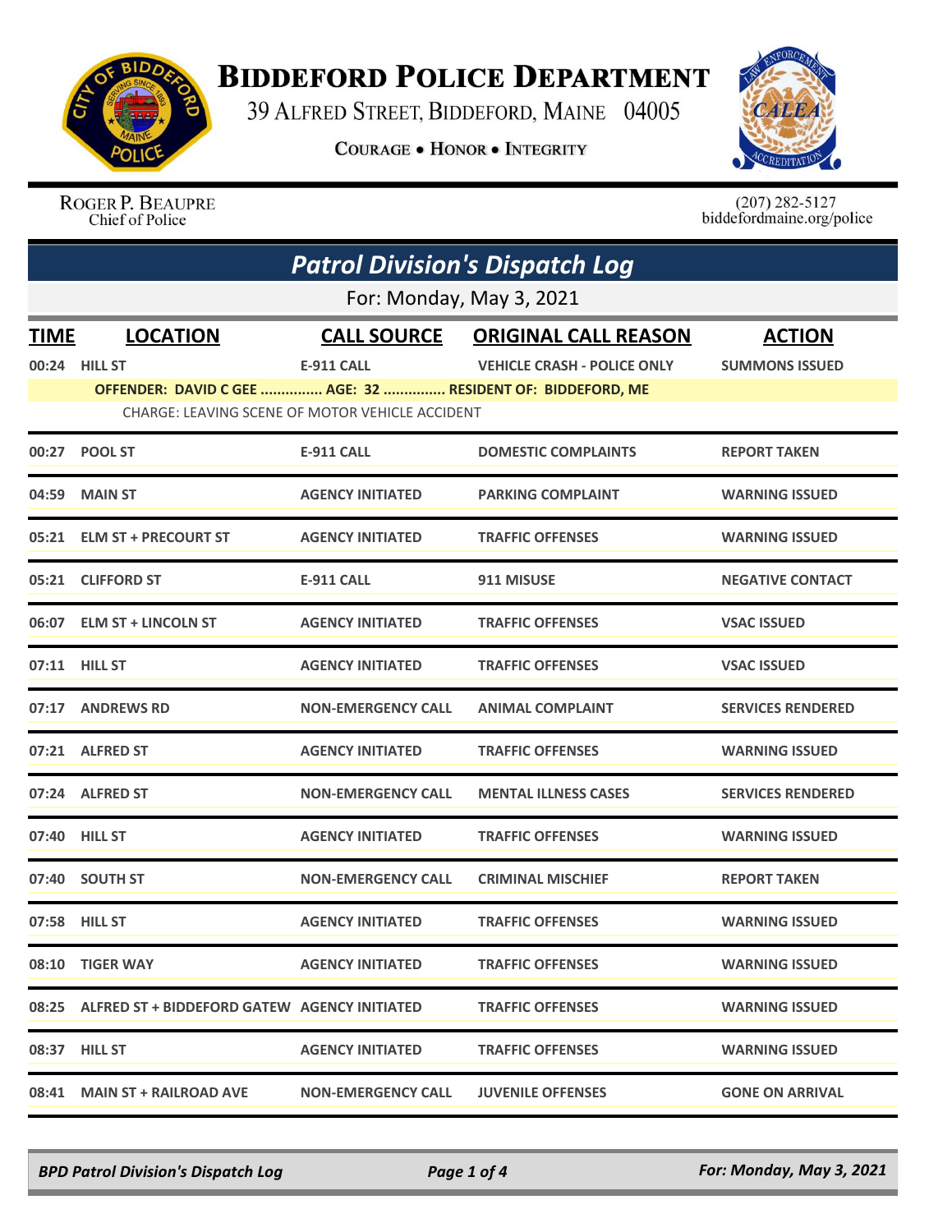| <b>TIME</b>   | <b>LOCATION</b>                | <b>CALL SOURCE</b>        | <b>ORIGINAL CALL REASON</b>      | <b>ACTION</b>             |
|---------------|--------------------------------|---------------------------|----------------------------------|---------------------------|
| 08:55 HILL ST |                                | <b>AGENCY INITIATED</b>   | <b>TRAFFIC OFFENSES</b>          | <b>WARNING ISSUED</b>     |
|               | 09:05 WEST ST                  | <b>AGENCY INITIATED</b>   | <b>TRAFFIC OFFENSES</b>          | <b>WARNING ISSUED</b>     |
|               | 09:12 WEST ST                  | <b>AGENCY INITIATED</b>   | <b>TRAFFIC OFFENSES</b>          | <b>VSAC ISSUED</b>        |
|               | 09:30 WEST ST                  | <b>AGENCY INITIATED</b>   | <b>TRAFFIC OFFENSES</b>          | <b>WARNING ISSUED</b>     |
|               | 10:02 WASHINGTON ST            | <b>NON-EMERGENCY CALL</b> | <b>ARTICLES LOST/FOUND</b>       | <b>SERVICES RENDERED</b>  |
|               | 10:06 ALFRED ST                | <b>NON-EMERGENCY CALL</b> | <b>COURT ORDERED CHECK IN</b>    | <b>DISPATCH HANDLED</b>   |
|               | 10:45 POOL ST                  | <b>AGENCY INITIATED</b>   | <b>TRAFFIC OFFENSES</b>          | <b>VSAC ISSUED</b>        |
|               | $11:13$ MAY ST                 | <b>E-911 CALL</b>         | <b>MISSING PERSON</b>            | <b>SERVICES RENDERED</b>  |
| 11:15         | <b>POOL ST</b>                 | <b>AGENCY INITIATED</b>   | <b>TRAFFIC OFFENSES</b>          | <b>WARNING ISSUED</b>     |
|               | 11:23 POOL ST                  | <b>AGENCY INITIATED</b>   | <b>TRAFFIC OFFENSES</b>          | <b>WARNING ISSUED</b>     |
| 11:36         | MILE STRETCH RD + GILBERT PL   | <b>AGENCY INITIATED</b>   | <b>TRAFFIC OFFENSES</b>          | <b>WARNING ISSUED</b>     |
|               | 11:43 POOL ST + BRISTOL ST     | <b>AGENCY INITIATED</b>   | <b>TRAFFIC OFFENSES</b>          | <b>WARNING ISSUED</b>     |
| 11:54         | <b>MILE STRETCH RD</b>         | <b>AGENCY INITIATED</b>   | <b>TRAFFIC OFFENSES</b>          | <b>WARNING ISSUED</b>     |
| 11:55         | <b>POOL ST</b>                 | <b>AGENCY INITIATED</b>   | <b>TRAFFIC OFFENSES</b>          | <b>WARNING ISSUED</b>     |
|               | 12:04 WILLETT ST               | <b>WALK-IN AT STATION</b> | <b>SEX OFFENDER REGISTRATION</b> | <b>REPORT TAKEN</b>       |
|               | 12:05 POOL ST                  | <b>AGENCY INITIATED</b>   | <b>TRAFFIC OFFENSES</b>          | <b>WARNING ISSUED</b>     |
|               | 12:10 POOL ST                  | <b>AGENCY INITIATED</b>   | <b>TRAFFIC OFFENSES</b>          | <b>VSAC ISSUED</b>        |
|               | 12:24 POOL ST                  | <b>AGENCY INITIATED</b>   | <b>TRAFFIC OFFENSES</b>          | <b>WARNING ISSUED</b>     |
|               | 12:31 POOL ST + DECARY RD      | <b>AGENCY INITIATED</b>   | <b>TRAFFIC OFFENSES</b>          | <b>WARNING ISSUED</b>     |
|               | 12:37 POOL ST                  | <b>AGENCY INITIATED</b>   | <b>TRAFFIC OFFENSES</b>          | <b>WARNING ISSUED</b>     |
|               | 12:45 POOL ST + HIDDEN FARM RD | <b>AGENCY INITIATED</b>   | <b>TRAFFIC OFFENSES</b>          | <b>WARNING ISSUED</b>     |
|               | 12:54 POOL ST                  | <b>AGENCY INITIATED</b>   | <b>TRAFFIC OFFENSES</b>          | <b>WARNING ISSUED</b>     |
|               | 13:03 POOL ST                  | <b>AGENCY INITIATED</b>   | <b>TRAFFIC OFFENSES</b>          | <b>VSAC ISSUED</b>        |
|               | 13:04 ALFRED ST                | E-911 CALL                | <b>VEHICLE CRASH</b>             | <b>NO ACTION REQUIRED</b> |
|               | 13:36 WEST ST                  | <b>AGENCY INITIATED</b>   | <b>TRAFFIC OFFENSES</b>          | <b>VSAC ISSUED</b>        |

*BPD Patrol Division's Dispatch Log Page 2 of 4 For: Monday, May 3, 2021*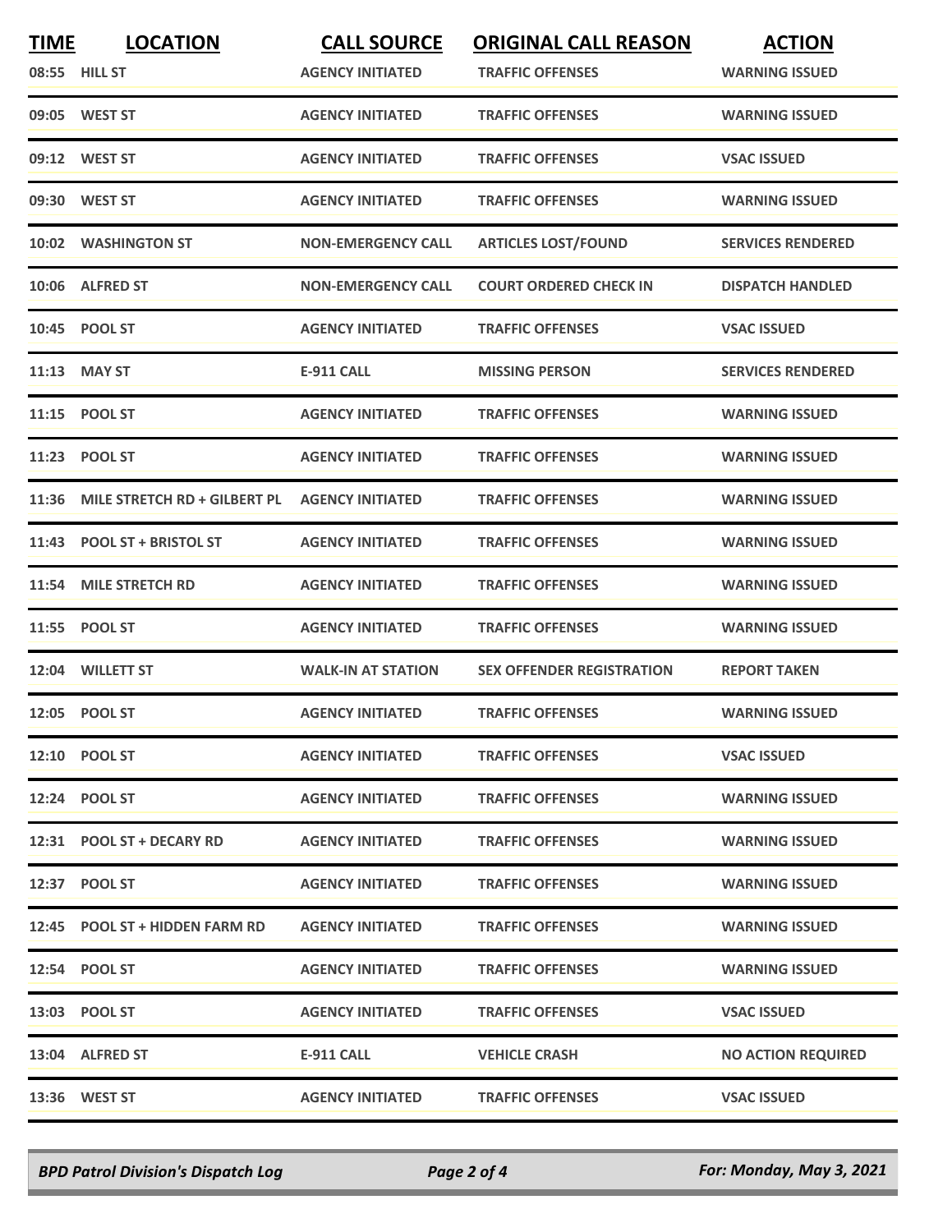| <b>TIME</b> | <b>LOCATION</b>               | <b>CALL SOURCE</b>        | <b>ORIGINAL CALL REASON</b>    | <b>ACTION</b>                |
|-------------|-------------------------------|---------------------------|--------------------------------|------------------------------|
|             | 13:51 WEST ST                 | <b>AGENCY INITIATED</b>   | <b>TRAFFIC OFFENSES</b>        | <b>VSAC ISSUED</b>           |
|             | 13:56 GREEN ST                | <b>WALK-IN AT STATION</b> | <b>THEFT</b>                   | <b>REPORT TAKEN</b>          |
|             | 14:05 WEST ST                 | <b>AGENCY INITIATED</b>   | <b>TRAFFIC OFFENSES</b>        | <b>WARNING ISSUED</b>        |
|             | 14:15 POOL ST + KYLE LN       | <b>AGENCY INITIATED</b>   | <b>TRAFFIC OFFENSES</b>        | <b>WARNING ISSUED</b>        |
|             | 14:16 ADAMS ST                | <b>AGENCY INITIATED</b>   | <b>SUSPICION</b>               | <b>SERVICES RENDERED</b>     |
|             | <b>14:17 RIVER RD</b>         | <b>NON-EMERGENCY CALL</b> | <b>CRIMINAL MISCHIEF</b>       | <b>REPORT TAKEN</b>          |
|             | 14:23 HILL ST                 | <b>AGENCY INITIATED</b>   | <b>TRAFFIC OFFENSES</b>        | <b>WARNING ISSUED</b>        |
|             | 14:26 POOL ST                 | <b>AGENCY INITIATED</b>   | <b>TRAFFIC OFFENSES</b>        | <b>WARNING ISSUED</b>        |
|             | 14:39 WEST ST + GRANITE ST    | <b>AGENCY INITIATED</b>   | <b>TRAFFIC OFFENSES</b>        | <b>WARNING ISSUED</b>        |
|             | $14:39$ WEST ST + HILL ST     | <b>NON-EMERGENCY CALL</b> | <b>TRAFFIC COMPLAINT</b>       | <b>SERVICES RENDERED</b>     |
|             | 14:51 WEST ST + GRANITE ST    | <b>AGENCY INITIATED</b>   | <b>TRAFFIC OFFENSES</b>        | <b>VSAC ISSUED</b>           |
|             | 15:05 MAY ST                  | <b>NON-EMERGENCY CALL</b> | <b>JUVENILE OFFENSES</b>       | <b>SERVICES RENDERED</b>     |
|             | 15:11 ALFRED ST + MARINER WAY | <b>NON-EMERGENCY CALL</b> | <b>DRIVING COMPLAINT</b>       | <b>REPORT TAKEN</b>          |
|             | 15:33 ALFRED ST               | <b>NON-EMERGENCY CALL</b> | <b>CHECK WELFARE</b>           | <b>TRANSPORT TO HOSPITAL</b> |
|             | 15:53 ELM ST                  | <b>AGENCY INITIATED</b>   | <b>PAPERWORK</b>               | <b>NEGATIVE CONTACT</b>      |
|             | 16:07 JEFFERSON ST            | <b>AGENCY INITIATED</b>   | <b>TRAFFIC OFFENSES</b>        | <b>WARNING ISSUED</b>        |
|             | 16:46 SUMMER ST               | <b>AGENCY INITIATED</b>   | <b>TRAFFIC OFFENSES</b>        | <b>REPORT TAKEN</b>          |
|             | 17:07 BRADBURY ST             | E-911 CALL                | 911 MISUSE                     | <b>SERVICES RENDERED</b>     |
|             | 17:09 ELM ST                  | NON-EMERGENCY CALL        | <b>TRESPASSING</b>             | <b>REPORT TAKEN</b>          |
|             | 17:26 HIGH ST                 | <b>NON-EMERGENCY CALL</b> | <b>THEFT</b>                   | <b>SERVICES RENDERED</b>     |
|             | 17:32 GREEN ST                | <b>NON-EMERGENCY CALL</b> | <b>SUSPICION</b>               | <b>SERVICES RENDERED</b>     |
|             | 17:50 PIERSONS LN             | <b>NON-EMERGENCY CALL</b> | <b>VIOL OF BAIL CONDITIONS</b> | <b>REPORT TAKEN</b>          |
|             | 18:36 ALFRED ST               | E-911 CALL                | <b>SUSPICION</b>               | <b>GONE ON ARRIVAL</b>       |